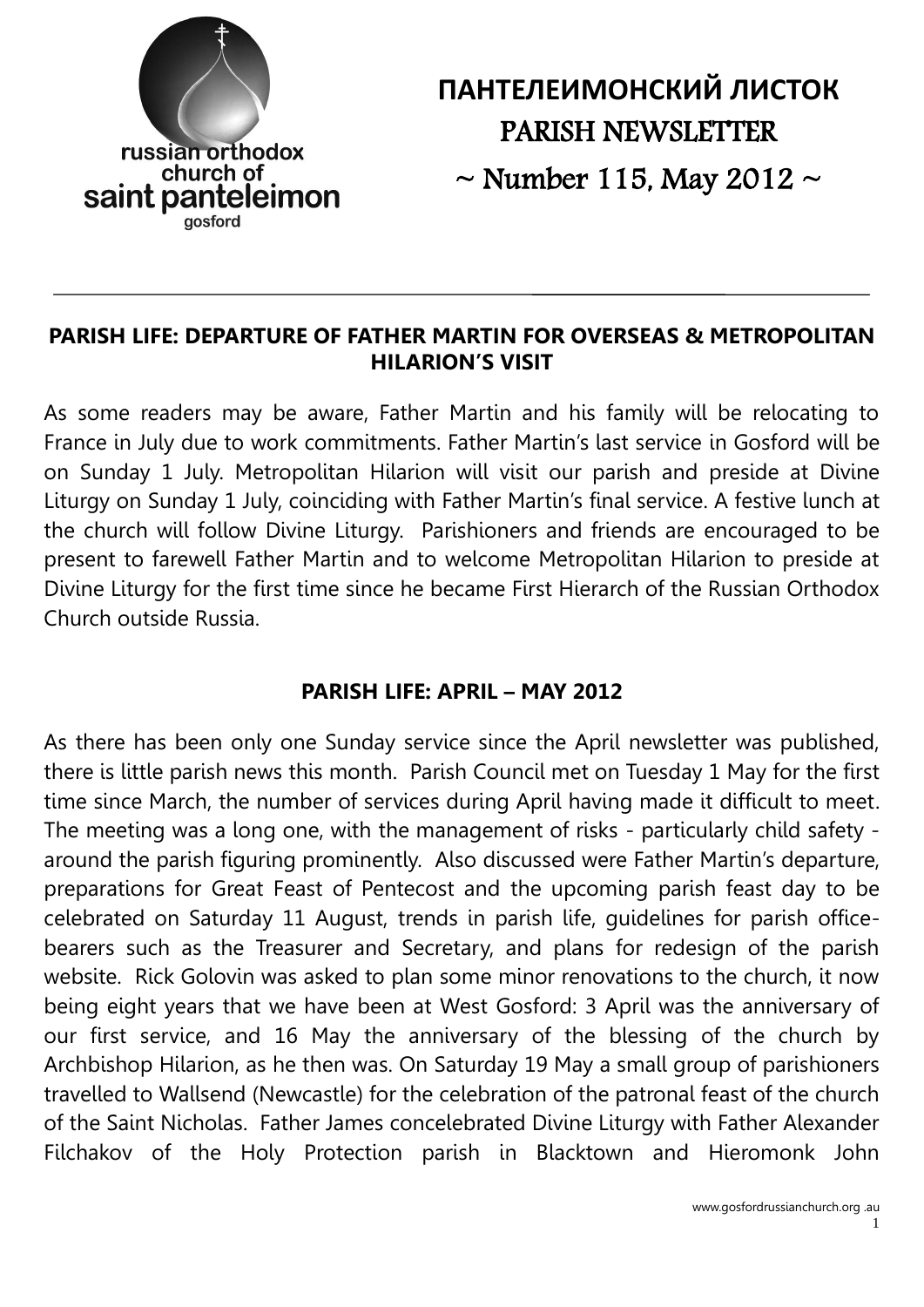(MacPherson). There was a moleben and procession around the church afterwards, and many stayed on for the festive lunch.

#### **DIOCESAN LIFE: PATRIARCHAL EPISTLE ON THE FIVE YEAR ANNIVERSARY ON THE ESTABLISHMENT OF CANONICAL COMMUNION**

Dear in the Lord Reverend Archpastors, Honorable Presbyters and Deacons, Godbeloved Monks and Nuns, Dear Brothers and Sisters:

> Peace be to the brethren, and love with faith, from God the Father and the Lord Jesus Christ. Grace be with all them that love our Lord Jesus Christ in sincerity" (Ephesians 6:23-24).

Today the Russian Orthodox Church marks the fifth anniversary of the signing of the Act of Canonical Communion. This document brought to an end many years of division between the Moscow Patriarchate and the Russian Orthodox Church Outside of Russia. We remember these events of great historical significance, representing the victory over one of the tragic consequences of the political and spiritual catastrophe endured by Russia in the 20th century.

Last century, our Homeland and Church were subjected to the most burdensome tribulations. Churches were destroyed, sacred objects were desecrated, God-given human freedom was trampled, the raiment of the Church was rent by internal and external enemies. A fratricidal conflict doomed millions of our compatriots, and the brutality of the godless persecutors brought a great host of New Martyrs and Confessors of Russia to death in the name of Christ.

The Revolution and consequent Civil War became the cause of a massive exodus of our compatriots from Russia. Millions of them found themselves scattered throughout the whole world. The Orthodox faith united these refugees, and they carefully preserved the flame of faith, handing it down from generation to generation. But the dramatic historic circumstances also evoked divisions within the Russian Orthodox diaspora.

Even as it was lifted upon its cross, Orthodox Russia believed in its resurrection. With special earnestness did the children of the Church—both in the Fatherland and abroad—raise their prayers to our Lord and Savior to eliminate this sorrowful division. We dared to appeal to the heavenly intercession of the Holy New Martyrs with our pleas.

By Divine Mercy, the situation in our country changed fundamentally. Orthodox Christians took this as a gift from above. The Russian Orthodox Church obtained full freedom, including in the area of church-state relations.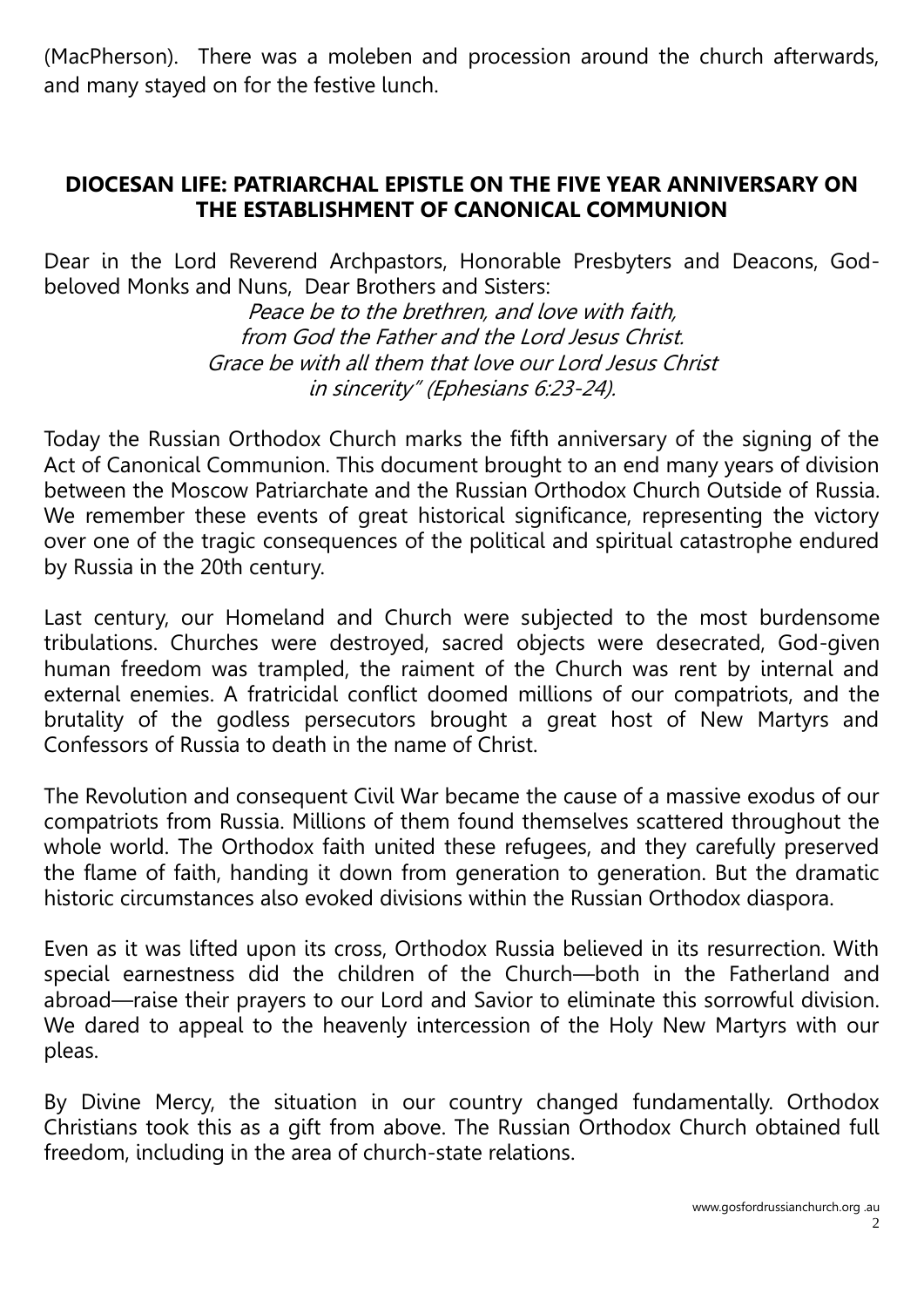Division was painful for the entire Church, a sorrow for the whole people. This is no exaggeration; one needs only remember the attention paid by society as our reconciliation began. The government authorities were not indifferent either. In the process of dialog, we tried to avoid bringing any harm or new wounds to each other.

There could be no conquerors nor vanquished in this process. In the end, victory was achieved by the many millions of members of the Russian Church, whose unity was reestablished.

During these days we prayerfully recall His Holiness Patriarch Alexy II of Moscow and All Russia and His Eminence Metropolitan Laurus of Eastern America and New York. On the feast of the Ascension of the Lord, May 4/17, 2007, they sealed with their signatures the Act of Canonical Communion on the ambo of Christ the Savior Cathedral and concelebrated Divine Liturgy together. We also thank all those who labored and drew this unity near.

Now, when our communion is reestablished and we commune of one Chalice together, let us bring thanks to the All-Merciful God, Who with His almighty hand led us to our desired unity to the glory of His Holy name and the good of His Holy Church.

Today we can boldly state that we have manifested in deed the testament of St Tikhon, Patriarch of All Russia: "It is specifically in unity, cooperative action and brotherly love that power lies." We can joyfully attest to the fact that the gates of hell (Matthew 16:18) have not prevailed over the Russian Church. She now fruitfully fulfills her salvific service both in the Fatherland and outside its borders.

The five-year period which has passed since the signing of the Act of Canonical Communion has proven abundant with good examples of cooperation. There is not enough time to recall the daily examples of cooperation happening on the local level: our Church is not only declared united in word, but it is so in our deeds. It is even remarkable how quickly and easily the barriers fell. This has become possible precisely because we were and continue to be the bearers of the very same Russian Orthodox tradition, we have common spiritual and moral values which we bring to the world.

Let us thankfully and carefully preserve the great gift of Church unity, the unity of the people of God. Let us resist any attempt to introduce strife and division in the life of the Church, to shake the foundations of her canonical existence.

Let us pray in earnest for those who for various reasons find themselves outside of unity with the Russian Orthodox Church. Again and again we invite them to commune in the love of Christ, which "seeketh not her own, is not easily provoked, thinketh no evil; rejoiceth not in iniquity, but rejoiceth in the truth; beareth all things, believeth all things, hopeth all things, endureth all things" (1 Corinthians 13:5-7).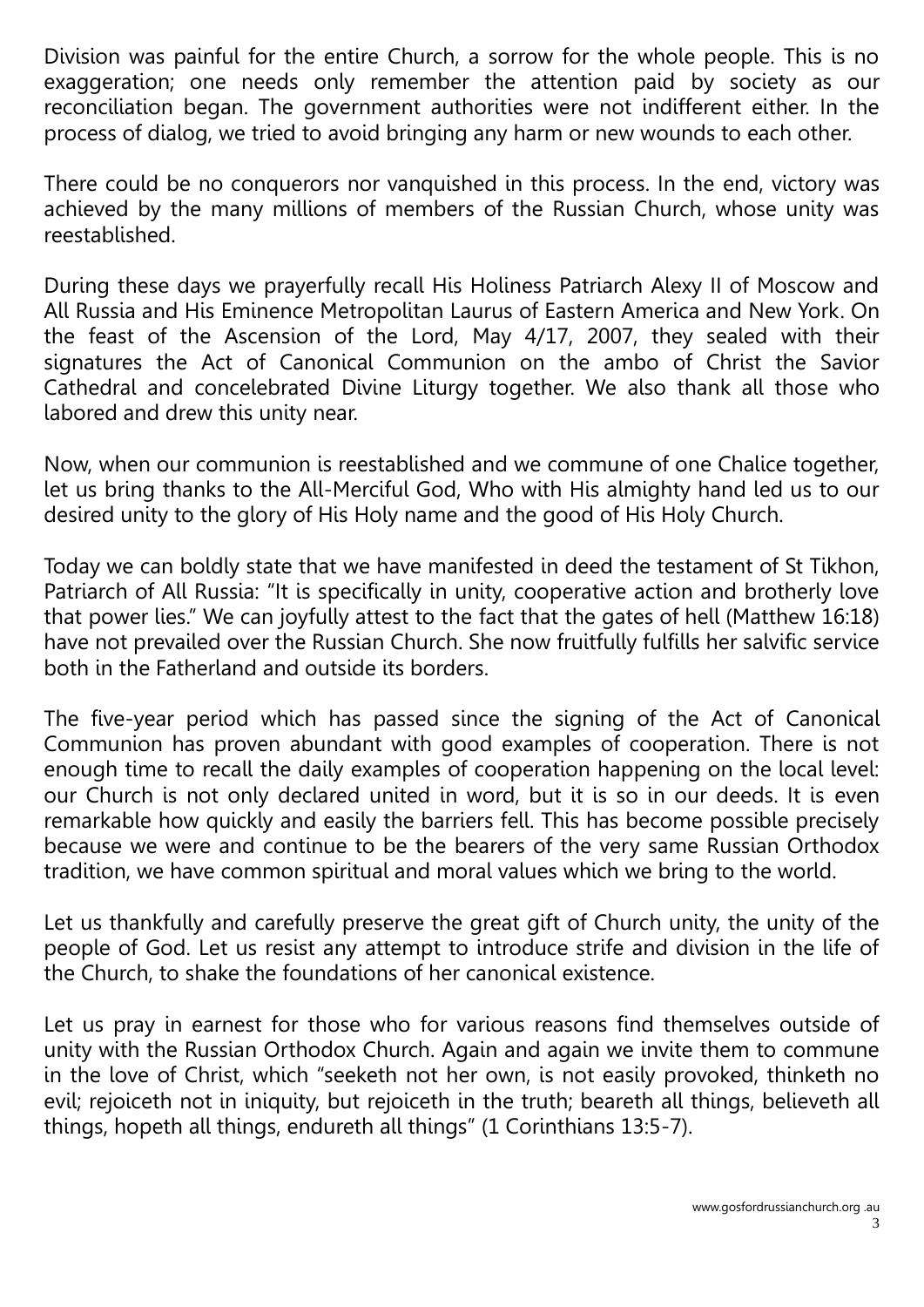May the Lord behold with His merciful gaze our prayers and efforts and "bless His people with peace" (Psalms 29:11), of which He told the Apostles before His sufferings: "Peace I leave with you, my peace I give unto you" (John 14:27). Amen.

+KIRILL, PATRIARCH OF MOSCOW AND ALL RUSSIA Moscow, May 17, 2012

**Послание Патриарха Московского и всея Руси Кирилла архипастырям, пастырям, диаконам, монашествующим и всем верным чадам Русской Православной Церкви по случаю пятилетия подписания Акта о каноническом общении между Московским Патриархатом и РПЦЗ**

*В преддверии пятилетия подписания Акта о каноническом общении между Московским Патриархатом и Русской Православной Церковью Заграницей*.*Святейший Патриарх Московский и всея Руси Кирилл обратился с посланием к архипастырям*, *пастырям*, *диаконам*, *монашествующим и всем верным чадам Русской Православной Церкви*

**Возлюбленные о Господе Преосвященные архипастыри, всечестные пресвитеры и диаконы,** 

**боголюбивые иноки и инокини, дорогие братья и сестры!**

«*Мир братиям и любовь с верою от Бога Отца и Господа Иисуса*. *Благодать со всеми неизменно любящими Господа нашего Иисуса Христа*» (*Еф*. 6:23-24).

Ныне Русская Православная Церковь отмечает пятилетие подписания Акта о каноническом общении. Этот документ положил конец многолетнему разделению между Московским Патриархатом и Русской Православной Церковью Заграницей. Мы вспоминаем о событии большого исторического значения, знаменующем собой преодоление одного из трагических последствий политической и духовной катастрофы, пережитой Россией в XX столетии.

В минувшем веке нашу Родину и Церковь постигли тяжелейшие испытания. Разрушались храмы, осквернялись святыни, грубо попиралась Богом дарованная человеку свобода, хитон церковный раздирали враги внешние и внутренние. Братоубийственная междоусобица погубила миллионы наших сограждан, а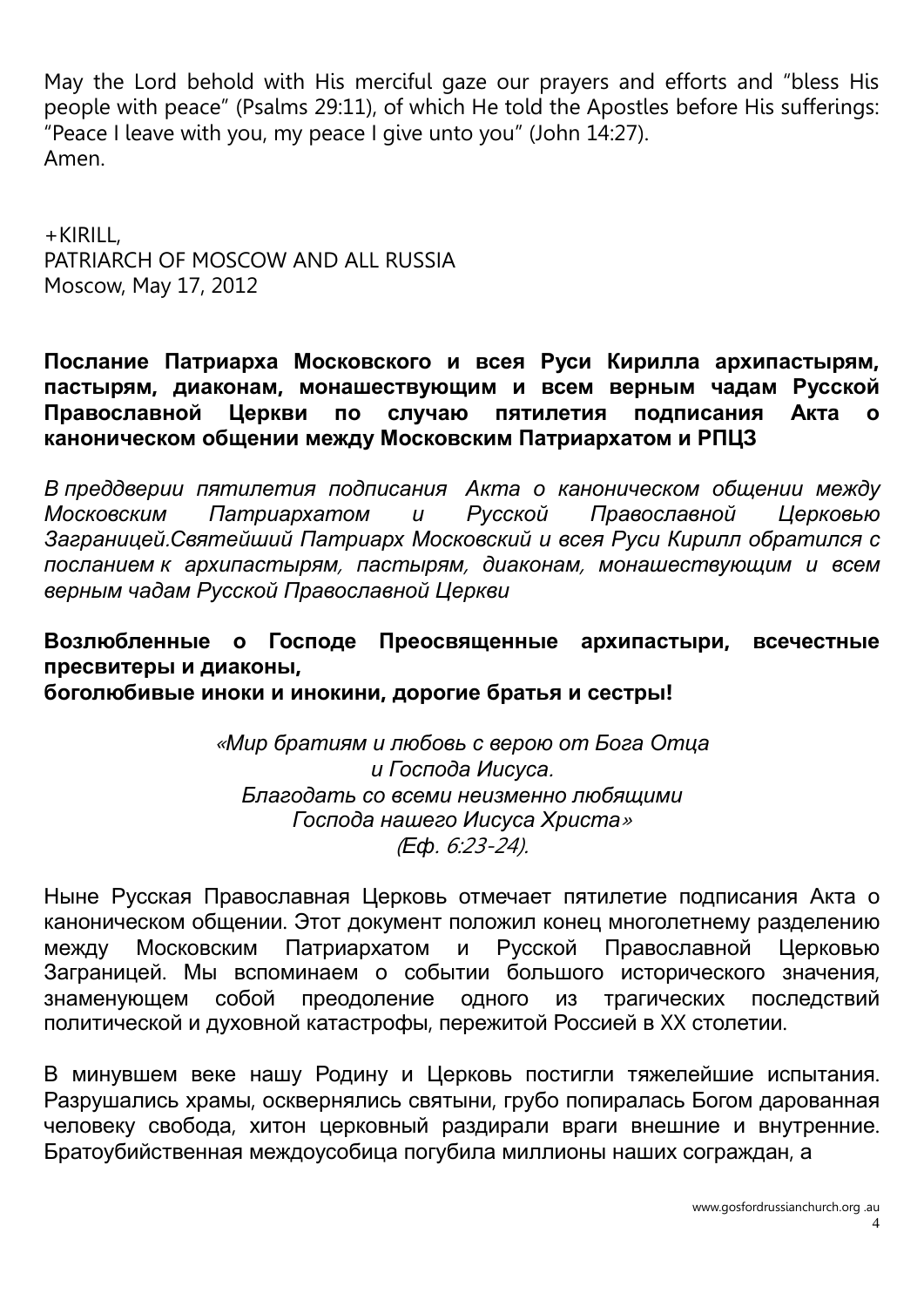лютость безбожных гонителей привела к кончине за имя Христово великого сонма Новомучеников и исповедников Российских.

Революция и последующая гражданская война стали причиной массового исхода из России наших соотечественников. Миллионы их оказались рассеянными по всему миру. Православная вера объединяла беженцев, и они бережно сохраняли огонь веры, передавая его из поколения в поколение. Но драматические исторические обстоятельства вызвали разделение внутри русского православного рассеяния.

Восходя на крест, православная Русь верила в свое воскресение. С особым усердием возносили чада церковные — как в Отечестве, так и за его пределами — молитвы ко Господу и Спасителю нашему об упразднении горестного разделения. В этом чаянии мы обращались к дерзновенному небесному предстательству новомучеников.

Милостью Божией ситуация в стране изменилась коренным образом. Православные люди восприняли это как дар свыше. Русская Православная Церковь обрела полную свободу в том числе и в среде церковногосударственных отношений.

Разделение было болью всей Церкви, скорбью всего народа. И это не преувеличение: достаточно вспомнить, с каким вниманием наше общество следило за начавшимся сближением. Не оставалась безучастной к нему и государственная власть. В процессе диалога мы действовали так, чтобы не наносить ущерба и новых ран друг другу. На этом пути не могло быть победителей и победивших. В итоге победу одержала вся многомиллионная Русская Церковь, чье единство было восстановлено.

В эти дни мы молитвенно вспоминаем Святейшего Патриарха [Московского](http://www.patriarchia.ru/db/text/54129.html) и всея Руси [Алексия](http://www.patriarchia.ru/db/text/54129.html) II и [Высокопреосвященнейшего](http://www.patriarchia.ru/db/text/56253.html) митрополита Восточно-[Американского](http://www.patriarchia.ru/db/text/56253.html) и Нью-Йоркского Лавра. В праздник Вознесения Господня 4/17 мая 2007 года на амвоне кафедрального соборного Храма Христа Спасителя они [скрепили](http://www.patriarchia.ru/db/text/242888.html) своими подписями Акт о каноническом общении и совместно совершили Божественную литургию. Мы благодарим также всех тех, кто потрудился и приближал это единство.

Теперь, когда восстановлено наше общение и мы вместе причащаемся от единой Чаши, возблагодарим Всемилостивого Бога, Своею всесильною десницею приведшего нас к вожделенному единству, во славу Его Святого имени и на благо Его Святой Церкви.

Сегодня мы можем смело сказать, что делом исполнили завет святителя Тихона, Патриарха Всероссийского: «*Именно в единении*, *согласном действовании и*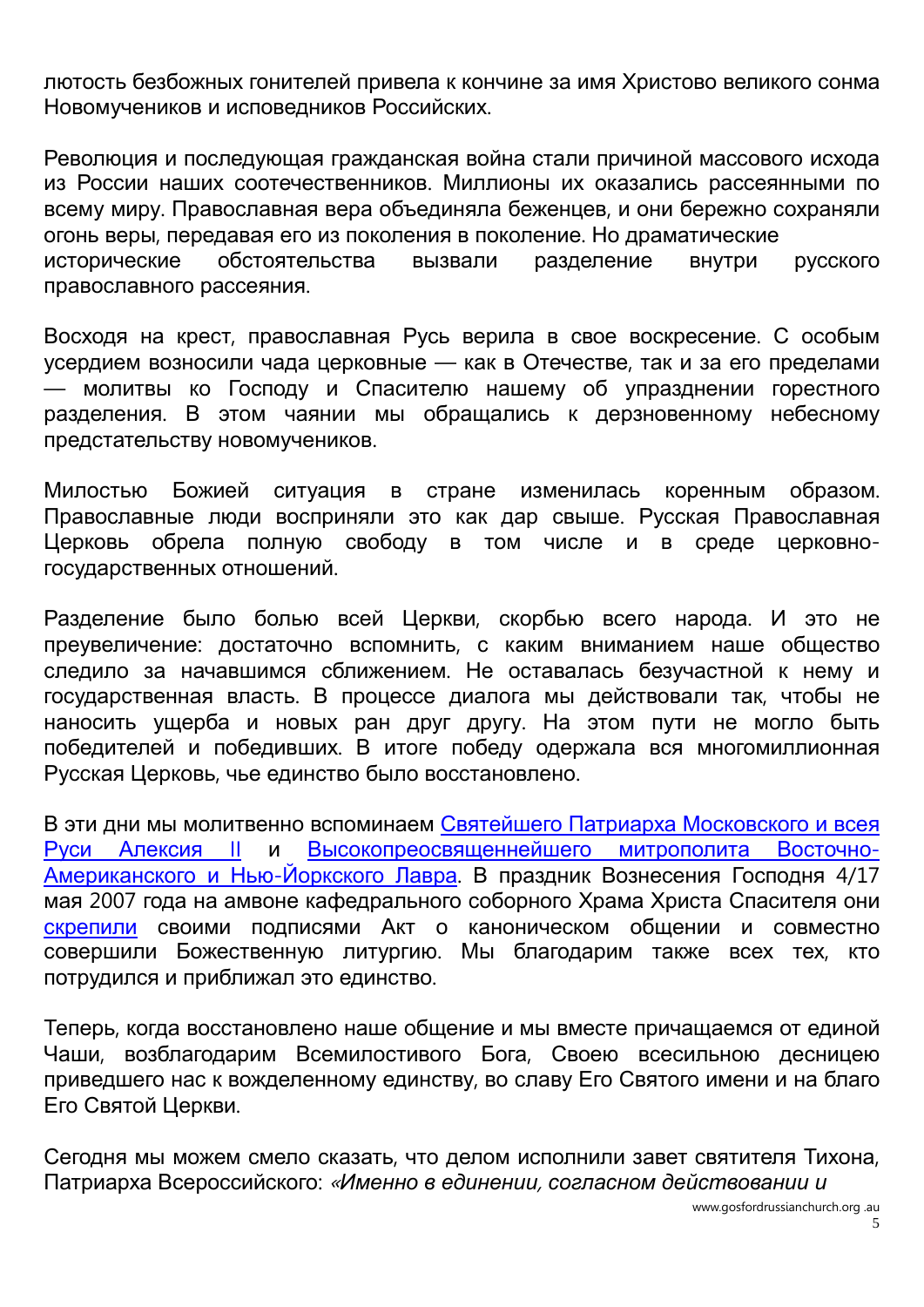*братской любви* — *сила*». Мы можем с радостью свидетельствовать, что *врата адовы* (Мф. 16:18) не одолели Русскую Церковь. Она ныне плодотворно совершает свое спасительное служение как в Отечестве, так и за его пределами. Пятилетие, которое прошло со времени подписания Акта о каноническом общении, было богато добрыми примерами взаимодействия. Не достанет времени, чтобы приводить примеры повседневного соработничества на местах, которые свидетельствуют: наша Церковь не только провозглашена теперь единой, но и на деле таковой является. Даже удивительно, как быстро и легко

пали многолетние средостения. Это стало возможным именно потому, что мы были и остаемся носителями одной и той же русской православной традиции, у нас единые духовные и нравственные ценности, которые мы несем миру.

Будем благодарно и бережно хранить великий дар единства Церкви, единства народа Божия. Будем противостоять любым попыткам внести смуту и разделение в жизнь Церкви, поколебать основы ее канонического бытия.

Будем усердно молиться о тех, кто по разным причинам находится еще вне единства с Русской Православной Церковью. Снова и снова приглашаем их в общение любви Христовой, которая *не ищет своего*, *не раздражается*, *не мыслит зла*, *не радуется неправде*, *а сорадуется истине*; *все покрывает*, *всему верит*, *всего надеется*, *все переносит* (1 Кор. 13:5-7).

Господь же да призрит милостивым Своим оком на наши молитвы и труды и *благословит люди Своя миром* (Пс. 28:11), о котором Он говорил апостолам перед Своими страданиями: *Мир Мой оставляю вам*, *мир Мой даю Вам* (Ин. 14:27).

Аминь.

## **<sup>+</sup>***КИРИЛЛ***,**

*ПАТРИАРХ МОСКОВСКИЙ И ВСЕЯ РУСИ*

## **PARISH LIFE: WINTER SCHEDULE OF SERVICES**

The winter schedule of services is now available in church, online and – if you receive it by post – enclosed with this newsletter. Services of note over the next month include a general memorial service on Saturday 2 June, a day of commemoration of the departed. Parishioners and friends can put up their commemoration books or other lists of names to be remembered in prayer at this service, and may also bring kutiya and other foods for blessing. Immediately after that service we will begin All-night Vigil for the Great Feast of Pentecost, or Троица. As is customary, Divine Liturgy on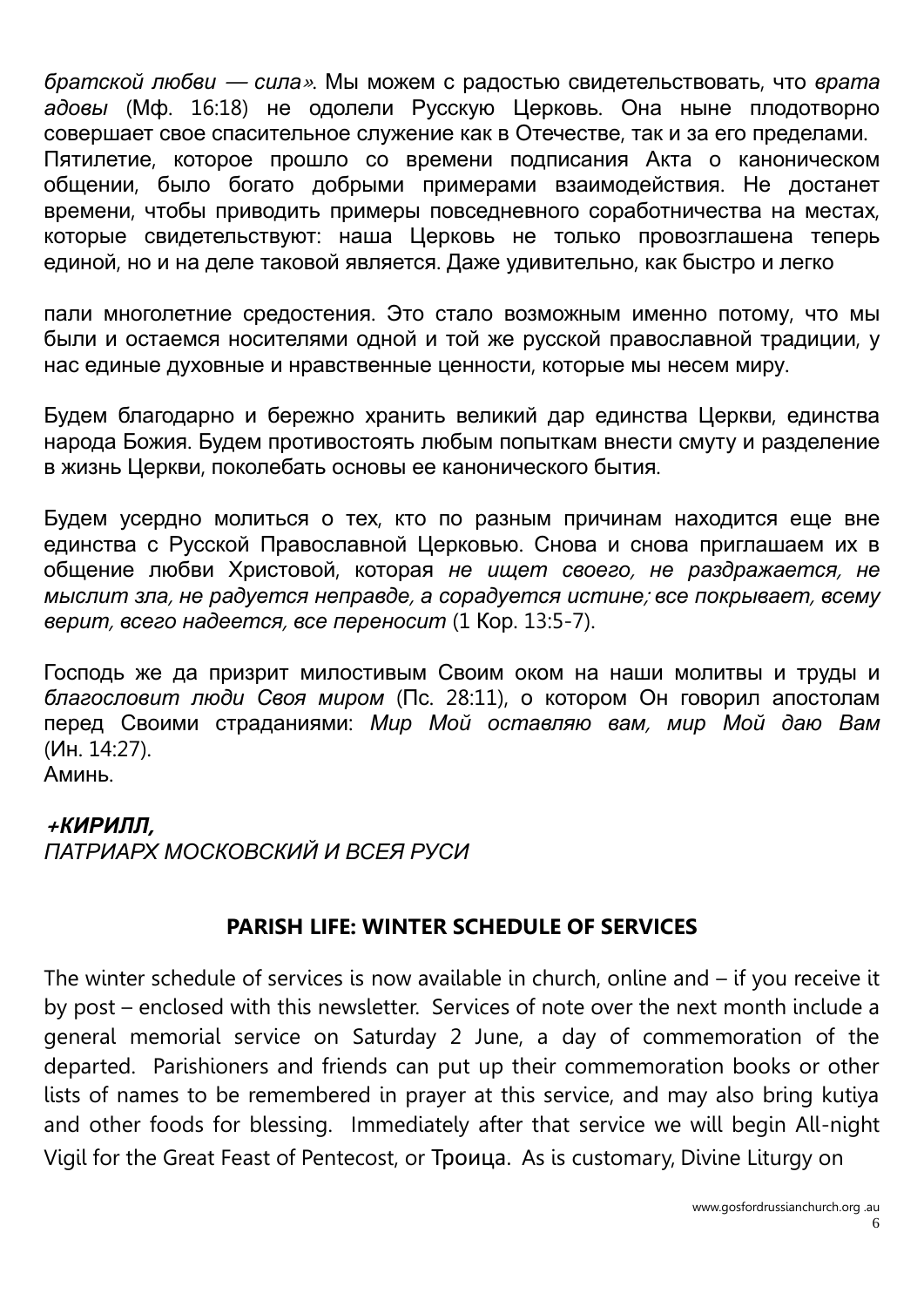the day of the feast will be followed by Vespers with the three "kneeling prayers", the first time after Pascha that we pray on our knees. For Pentecost, the church will be decorated with many green branches in honour of the Life-giving Holy Trinity, and the Ladies' Auxiliary will have small bunches of flowers for the faithful to purchase and hold during the service. Looking further ahead, Metropolitan Hilarion will join us Sunday 1 July at 9am, and we will also have a service for the Transfiguration of the Lord on Sunday 19 August. Further information on our parish feast day to be held on Saturday 11 August will be forthcoming.

# **CHURCH LIFE: APOSTLES' FAST**

The Apostles' Fast begins on Monday 11 June this year, continuing until Thursday 12 July – the feast of Sts Peter and Paul. In general, wine and oil are permitted on Tuesdays and Thursdays during this fast, and Fish is permitted on weekends. Anyone unsure about how best to approach the fast should talk to Father James.

# **PARISH LIFE: CHARITABLE COLLECTION**

A collection for the Orthodox mission in Pakistan will be taken up in our parish during the Apostles' Fast. The usual money-boxes will be available on Sunday 3 June. The St Michael the Archangel Orthodox mission in Pakistan urgently requires English prayer books, study material and altar vessels amongst other items. In the future, the mission hopes to establish an orphanage. Please assist this young mission!

## **COMMUNITY LIFE: FUNDRAISING EVENT AT AVOCA BEACH PICTURE THEATRE**

On Monday 4 June at 7pm, there will be a fundraiser at the Avoca Beach Picture Theatre to raise money for bible distribution in Siberia. The proprietors of the cinema, Norman and Beth Hunter, are Christians who have over many years been involved in non-denominational youth outreach in Russia. Tickets are \$20, and include supper and screening of a Russian film (with English subtitles) 'Lucky Trouble' ("Vykrutasy"). More information can be obtained from www.avocabeachpicturetheatre.com.au.